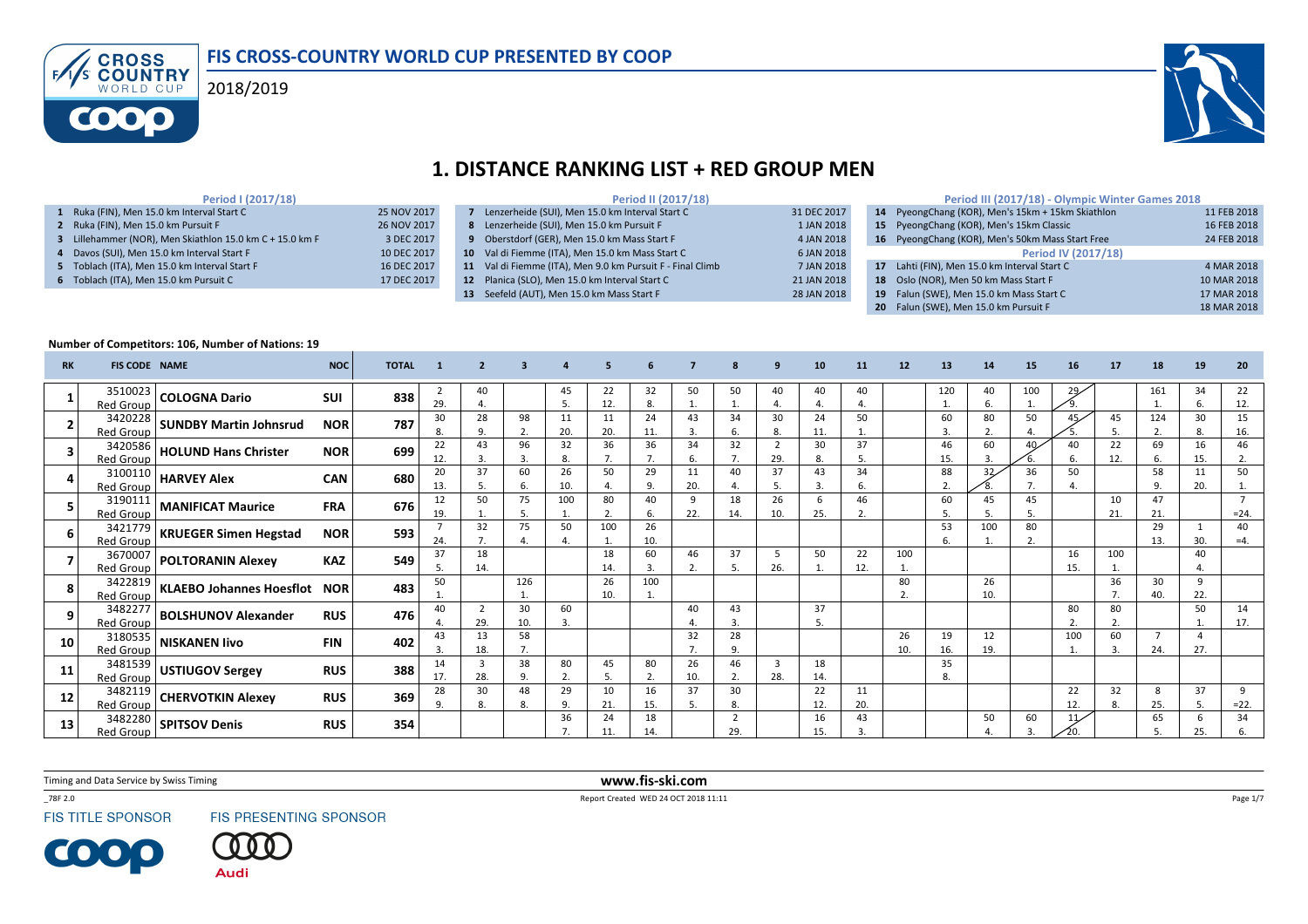

ENS CROSS WORLD CUP

6000



# 1. DISTANCE RANKING LIST + RED GROUP MEN

| <b>RK</b> | <b>FIS CODE NAME</b>        |                                      | <b>NOC</b> | <b>TOTAL</b> |                      | $\overline{\phantom{a}}$ | $\overline{\mathbf{3}}$ |                  | $\overline{\phantom{a}}$ |                       |           |                       | a               | 10                    | 11                    | 12                   | 13                   | 14                    | 15                    | 16                    | 17                             | 18        | 19                    | 20                     |
|-----------|-----------------------------|--------------------------------------|------------|--------------|----------------------|--------------------------|-------------------------|------------------|--------------------------|-----------------------|-----------|-----------------------|-----------------|-----------------------|-----------------------|----------------------|----------------------|-----------------------|-----------------------|-----------------------|--------------------------------|-----------|-----------------------|------------------------|
| 14        | 3500015<br><b>Red Group</b> | <b>RICKARDSSON Daniel</b>            | <b>SWE</b> | 302          |                      |                          | 33<br>12.               | 9<br>$=22.$      | 12<br>19.                | 6<br>25.              | 13<br>18. | 16<br>15.             |                 | 34<br>6.              | 24<br>11.             |                      |                      | 18<br>14.             | 24<br>11.             | 36<br>7.              | 26<br>10.                      | 26<br>11. | 15<br>16.             | 28<br>9.               |
| 15        | 3420994<br>Red Group        | <b>TOENSETH Didrik</b>               | <b>NOR</b> | 295          | 46<br>$\overline{2}$ | 24<br>11.                |                         |                  |                          |                       | 28<br>9.  |                       | 6<br>25.        | 28<br>9.              | 32<br>7.              | 24<br>11.            | 61<br>$\overline{4}$ |                       |                       |                       |                                | 10<br>44. | 18<br>14.             | 18<br>14.              |
| 16        |                             | 3220002   MUSGRAVE Andrew            | <b>GBR</b> | 291          |                      | 15<br>16.                | 20<br>13.               | 15<br>16.        | 60<br>3.                 | 22<br>12.             | 1<br>30.  | $\overline{7}$<br>24. | 34<br>6.        | $\overline{4}$<br>27. | 18<br>14.             |                      |                      | 36<br>7.              | 3<br>28.              |                       | $\overline{\mathbf{3}}$<br>28. | 52<br>7.  |                       | 1<br>30.               |
| 17        |                             | 3481132   LARKOV Andrey              | <b>RUS</b> | 286          | 3<br>28.             |                          | 18<br>14.               |                  | 15<br>16.                | 15<br>16.             | 8<br>23.  | 22<br>12.             |                 | 46<br>2.              | 20<br>13.             | 32<br>8.             |                      |                       | 11<br>20.             | 60<br>3.              |                                |           | 10<br>21.             | 26<br>10.              |
| 18        |                             | 3290379   DE FABIANI Francesco       | <b>ITA</b> | 253          |                      |                          | 13<br>18.               |                  | 16<br>15.                | $\overline{4}$<br>27. | 30<br>8.  | 11<br>20.             | 43<br>3.        | 32<br>7.              |                       | 10<br>21.            |                      | 11<br>20.             |                       | 9<br>22.              | 24<br>11.                      |           | 43<br>$\overline{3}$  | $7^{\circ}$<br>$= 24.$ |
| 19        |                             | 3421320   IVERSEN Emil               | <b>NOR</b> | 247          | 32<br>7.             |                          |                         |                  |                          |                       | 14<br>17. | 12<br>19.             | 50<br>1.        | 13<br>18.             |                       | 50<br>$\overline{4}$ |                      |                       |                       | 26<br>10.             | 50<br>4.                       |           |                       |                        |
| 20        |                             | 1345875 GAILLARD Jean Marc           | <b>FRA</b> | 245          | 11<br>20.            |                          | 34<br>15.               | 20<br>$=13.$     | 13<br>18.                | 12<br>19.             | 18<br>14. | 20<br>13.             | 22<br>12.       | 20<br>13.             | 30<br>8.              |                      | 12<br>29.            | 3 <sub>7</sub><br>28. | 8<br>23.              | 13<br>18.             | $\overline{4}$<br>27.          |           | 8<br>23.              |                        |
| 21        |                             | 3500139   HELLNER Marcus             | <b>SWE</b> | 236          | 18<br>14.            | $\overline{7}$<br>24.    | 25<br>11.               | 40<br>6.         |                          | 1<br>30.              | 12<br>19. | 26<br>10.             | 9<br>22.        | 11<br>20.             |                       |                      |                      | 22<br>12.             | 32<br>8.              |                       |                                |           | $\overline{3}$<br>28. | 30<br>8.               |
| 22        |                             | 3180053   HEIKKINEN Matti            | <b>FIN</b> | 197          | 16<br>15.            | 46<br>2.                 |                         |                  | 32<br>8.                 | 45<br>5.              |           |                       |                 |                       |                       |                      | 20<br>13.            | 10<br>21.             | 26<br>10.             | $6\,$<br>25.          | $\overline{2}$<br>29.          |           |                       |                        |
| 23        |                             | 3500664   HALFVARSSON Calle          | <b>SWE</b> | 196          | 26<br>10.            | 1<br>30.                 | 14<br>17.               |                  |                          |                       |           | 10<br>21.             |                 |                       |                       | 60<br>$\overline{3}$ |                      |                       | 29<br>9.              |                       |                                |           | 46<br>$\overline{2}$  | 10<br>21.              |
| 24        |                             | 3420605   ROETHE Sjur                | <b>NOR</b> | 187          |                      |                          |                         | 9<br>$=22.$      | 14<br>17.                | 20<br>13.             |           |                       | 13<br>18.       |                       |                       |                      |                      |                       |                       |                       |                                | 73<br>4.  | 26<br>10.             | 32<br>7.               |
| 25        |                             | 3420577 DYRHAUG Niklas               | <b>NOR</b> | 181          |                      |                          |                         |                  |                          |                       | 15<br>16. | 15<br>16.             |                 | 26<br>10.             | 15<br>$=16.$          |                      |                      |                       |                       | 20<br>13.             | 40<br>6.                       | 6<br>35.  | 28<br>9               | 16<br>15.              |
| 26        |                             | 3480013 VYLEGZHANIN Maxim            | <b>RUS</b> | 155          | 15<br>16.            | 14<br>17.                |                         |                  |                          |                       |           |                       |                 |                       |                       |                      |                      |                       |                       |                       |                                | 71<br>3.  | 12<br>19.             | 43<br>3.               |
| 27        |                             | 3300190   YOSHIDA Keishin            | <b>JPN</b> | 153          |                      | 6<br>25.                 | 15<br>16.               | 14<br>17.        | $\mathsf{6}$<br>25.      | 10<br>21.             |           |                       |                 |                       |                       |                      | 12<br>19.            | $6\overline{ }$       | 20<br>13.             | 8<br>23.              |                                | 24<br>15. | 14<br>17.             | 24<br>11.              |
| 28        |                             | 3200241   <b>BING Thomas</b>         | <b>GER</b> | 150          |                      |                          |                         |                  |                          |                       | 16<br>15. | 24<br>11.             | 28<br>9.        |                       | $\overline{4}$<br>27. |                      | 24<br>11.            | 24<br>11.             |                       | $\mathbf{1}$<br>30.   | 29<br>9.                       |           |                       |                        |
| 29        |                             | 3480695   BESSMERTNYKH Alexander RUS |            | 139          | 13<br>18.            | 5<br>26.                 |                         |                  | 20<br>13.                | 50<br>4.              |           |                       |                 |                       |                       |                      |                      |                       |                       |                       |                                | 9<br>22.  | 22<br>12.             | 20<br>13.              |
| 30        |                             | 3420961   KROGH Finn Haagen          | <b>NOR</b> | 136          | 10<br>21.            | 34                       |                         | $\overline{a}$   | 40                       | $\overline{3}$        |           |                       | 32              |                       |                       |                      |                      |                       | 13                    |                       |                                |           |                       |                        |
| 31        |                             | 3190302   PARISSE Clement            | <b>FRA</b> | 133          |                      | 6.                       | $\overline{7}$<br>24.   | 27.<br>22<br>12. | 6.<br>8<br>23.           | 28.                   |           | 8<br>23.              | 7.<br>14<br>17. |                       |                       |                      | 44<br>7.             | 20<br>13              | 18.<br>5 <sub>2</sub> | $\overline{7}$<br>24. |                                |           |                       | $\overline{3}$<br>28.  |

Timing and Data Service by Swiss Timing

\_78F 2.0

**FIS TITLE SPONSOR** 

**COOP** 

FIS PRESENTING SPONSOR

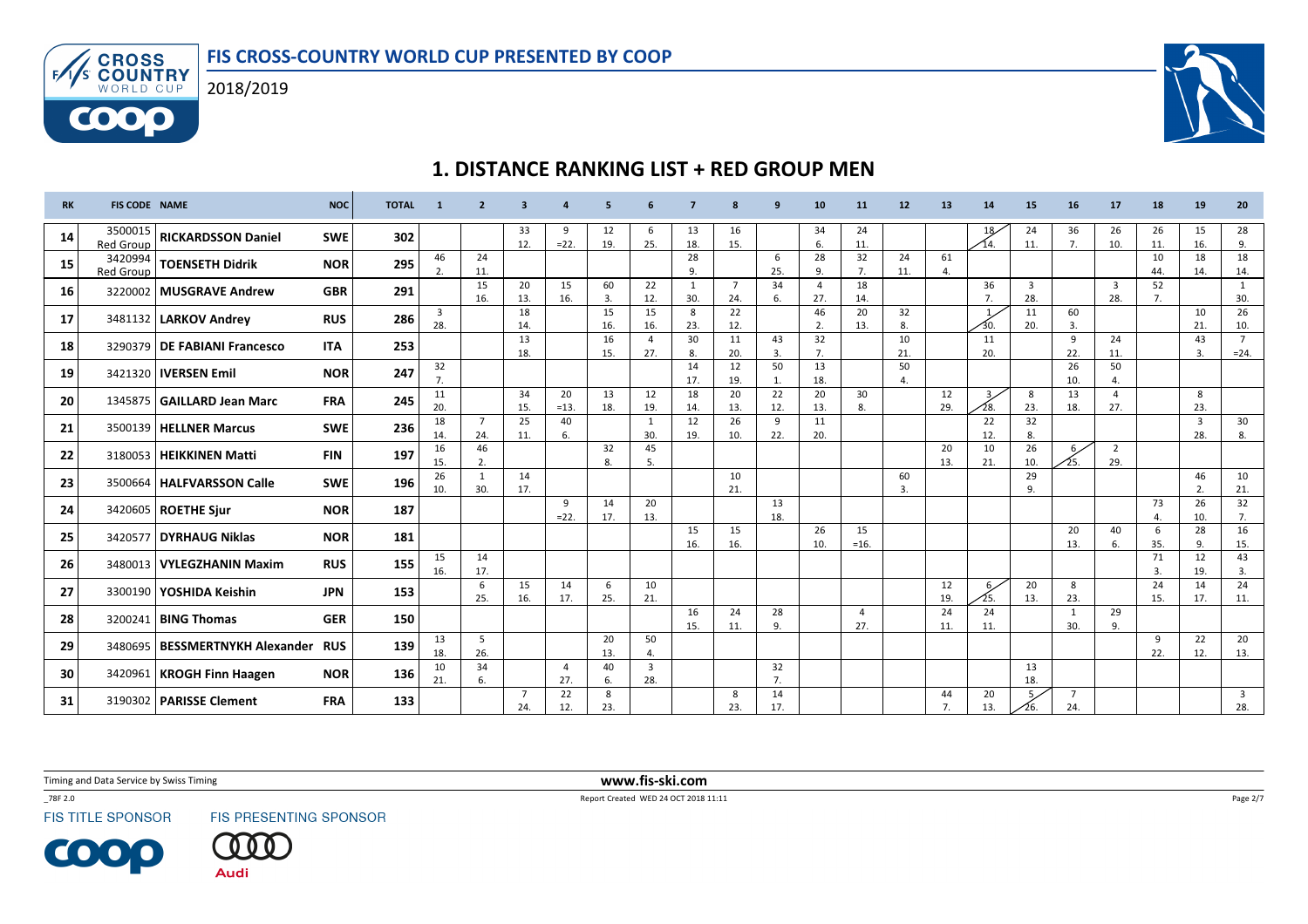

WORLD CUP

6000



# 1. DISTANCE RANKING LIST + RED GROUP MEN

| <b>RK</b> | <b>FIS CODE NAME</b> |                                      | <b>NOC</b> | <b>TOTAL</b> | $\overline{1}$ | $\overline{2}$ | 3                   |                       | 5                              |                       |                                | 8                     | $\mathbf{q}$          | 10                    | 11                    | 12                    | 13                    | 14        | 15                     | 16         | 17        | 18        | 19                    | 20                    |
|-----------|----------------------|--------------------------------------|------------|--------------|----------------|----------------|---------------------|-----------------------|--------------------------------|-----------------------|--------------------------------|-----------------------|-----------------------|-----------------------|-----------------------|-----------------------|-----------------------|-----------|------------------------|------------|-----------|-----------|-----------------------|-----------------------|
| 32        |                      | 3150069 JAKS Martin                  | <b>CZE</b> | 127          |                | 11<br>20.      |                     | 30.                   |                                |                       |                                | 3<br>28.              | 30.                   | 14<br>17.             | 10<br>21.             |                       | 26<br>10.             | 29<br>9.  | 15<br>⁄16.             | 32<br>8.   |           |           |                       |                       |
| 33        |                      | 3290407   SALVADORI Giandomenico ITA |            | 118          |                | 10<br>21.      |                     |                       | $\overline{4}$<br>27.          | 11<br>20.             | $\overline{7}$<br>24.          | $\overline{a}$<br>27. |                       |                       |                       |                       |                       | 5<br>26.  |                        | 15<br>16.  | 20<br>13. |           | $\overline{2}$<br>29. | 40<br>$=4.$           |
| 34        |                      | 3200205   <b>BOEGL Lucas</b>         | <b>GER</b> | 117          |                |                | 10<br>21.           | 10<br>21.             | 5<br>26.                       | 9<br>22.              |                                |                       | 24<br>11.             |                       | 28<br>9.              |                       |                       | 15<br>16. | 16<br>15.              |            |           |           |                       |                       |
| 35        |                      | 3510342   <b>BAUMANN Jonas</b>       | <b>SUI</b> | 103          | 8<br>23.       | 20<br>13.      |                     | 24<br>11.             | 9<br>22.                       | $\overline{7}$<br>24. | 24<br>11.                      |                       |                       |                       |                       |                       | 11<br>25.             |           |                        |            |           |           |                       |                       |
| 36        |                      | 3481210 VITSENKO Alexey              | <b>RUS</b> | 84           |                |                |                     |                       | $\overline{1}$<br>30.          | 13<br>18.             |                                |                       | $\overline{4}$<br>27. | $\overline{7}$<br>24. | 26<br>10.             | 12<br>19.             |                       | 8<br>23.  |                        |            | 13<br>18. |           |                       |                       |
| 37        |                      | 3481161   BELOV Evgeniy              | <b>RUS</b> | 82           | 34<br>6.       | 22<br>12.      |                     |                       |                                |                       |                                |                       |                       |                       |                       |                       |                       |           |                        |            |           |           | 13<br>18.             | 13<br>18.             |
| 38        |                      | 3421164 SKAR Sindre Bjoernestad      | <b>NOR</b> | 78           |                |                | 9<br>22.            |                       |                                |                       |                                |                       | 46<br>2.              |                       |                       | 8<br>23.              | 15<br>17.             |           |                        |            |           |           |                       |                       |
| 39        |                      | 3200072   KATZ Andreas               | <b>GER</b> | 78           | 6<br>25.       |                | $\mathbf{1}$<br>30. |                       | $\overline{\mathbf{3}}$<br>28. | 8<br>23.              |                                |                       |                       |                       | 15<br>$=16.$          | 18<br>14.             | $\overline{3}$<br>28. |           | 6<br>25.               | 18<br>14.  |           |           |                       |                       |
| 40        |                      | 3190268   BACKSCHEIDER Adrien        | <b>FRA</b> | 76           |                |                | 5<br>26.            |                       |                                |                       |                                | 5<br>26.              |                       |                       |                       |                       | 5<br>26.              |           | 14<br>17.              |            |           | 47<br>12. |                       |                       |
| 41        |                      | 3530511   <b>BJORNSEN Erik</b>       | <b>USA</b> | 74           | 5<br>$=26.$    |                | 11<br>20.           |                       | $\overline{2}$<br>29.          | 5<br>26.              | $\overline{4}$<br>27.          | 9<br>22.              |                       |                       |                       |                       | 29<br>9.              |           |                        |            |           |           |                       | 9<br>$=22.$           |
| 42        |                      | 3290326   PELLEGRINO Federico        | <b>ITA</b> | 72           |                | 26<br>10.      |                     |                       |                                |                       |                                | 14<br>17.             |                       |                       |                       |                       |                       |           |                        |            |           |           | 32<br>7.              |                       |
| 43        |                      | 3480533   VOLZHENTSEV Stanislav      | <b>RUS</b> | 71           |                |                |                     |                       |                                |                       | 20<br>13.                      | $\mathbf{1}$<br>30.   |                       | 9<br>22.              | <sup>1</sup><br>30.   | 40<br>6.              |                       |           |                        |            |           |           |                       |                       |
| 44        |                      | 3501223   <b>BURMAN Jens</b>         | <b>SWE</b> | 71           |                |                |                     |                       |                                |                       | $\overline{\mathbf{3}}$<br>28. |                       | $\overline{7}$<br>24. | 8<br>23.              |                       | 16<br>15.             |                       | 14<br>17. | 12<br>19.              | 3/<br>⁄28. | 11<br>20. |           |                       |                       |
| 45        |                      | 3501255   SVENSSON Oskar             | <b>SWE</b> | 66           |                |                |                     |                       |                                |                       |                                |                       | 16<br>15.             | 15<br>16.             |                       | 11<br>20.             |                       |           |                        |            |           |           | 20<br>13.             | $\overline{4}$<br>27. |
| 46        |                      | 3200376   NOTZ Florian               | <b>GER</b> | 63           |                |                |                     |                       |                                |                       |                                |                       | 11<br>20.             |                       |                       |                       | 8<br>23.              |           |                        |            |           | 32<br>8.  |                       | 12<br>19.             |
| 47        |                      | 3200356   DOBLER Jonas               | <b>GER</b> | 63           |                | 9<br>22.       |                     | $\overline{3}$<br>28. |                                |                       |                                |                       | 20<br>13.             |                       | $\overline{2}$<br>29. | $\overline{7}$<br>24. |                       | 9<br>22.  |                        |            |           | 11<br>20. |                       | $\overline{2}$<br>29. |
| 48        |                      | 3530532 PATTERSON Scott              | <b>USA</b> | 62           |                |                |                     |                       |                                |                       |                                |                       |                       |                       |                       |                       | $\overline{4}$<br>27. | 13<br>18. | 10 <sub>1</sub><br>21. | 24<br>11.  |           | 21<br>16. |                       |                       |
| 49        | 3100006              | <b>KERSHAW Devon</b>                 | <b>CAN</b> | 58           | 5<br>$=26.$    |                | 33<br>19.           |                       |                                |                       |                                |                       |                       |                       |                       |                       | 1<br>30.              |           |                        | 5<br>26.   | 6<br>25.  | 3<br>28.  | 5<br>26.              |                       |

Timing and Data Service by Swiss Timing

\_78F 2.0

**FIS TITLE SPONSOR** 

**COOP** 

FIS PRESENTING SPONSOR

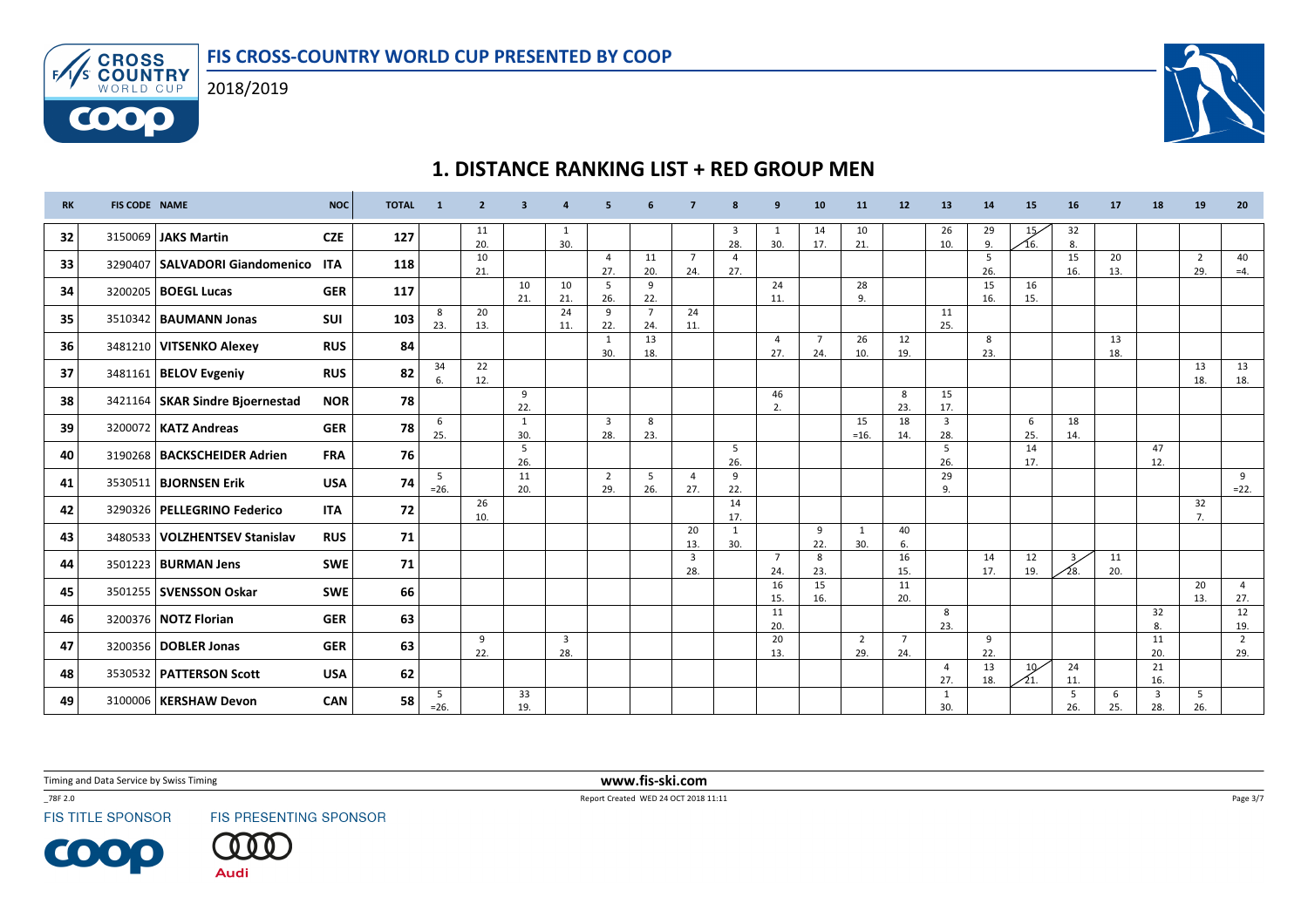



| <b>RK</b> | <b>FIS CODE NAME</b> |                               | <b>NOC</b> | <b>TOTAL</b> | $\mathbf{1}$ | $\overline{2}$        | -3 |              | 5                     | 6         | $\overline{7}$        | -8        | q         | 10                    | 11        | 12                    | 13        | 14                    | 15                    | <b>16</b> | 17        | 18                    | 19                    | 20        |
|-----------|----------------------|-------------------------------|------------|--------------|--------------|-----------------------|----|--------------|-----------------------|-----------|-----------------------|-----------|-----------|-----------------------|-----------|-----------------------|-----------|-----------------------|-----------------------|-----------|-----------|-----------------------|-----------------------|-----------|
| 50        |                      | 1362656   LIVERS Toni         | SUI        | 55           |              |                       |    |              | 29<br>9.              | 14<br>17. |                       |           |           |                       | 12<br>19. |                       |           |                       |                       |           |           |                       |                       |           |
| 51        |                      | 3050179 HAUKE Max             | <b>AUT</b> | 55           |              |                       |    | 16<br>15.    | $\overline{7}$<br>24. |           |                       |           |           |                       |           | $\overline{4}$<br>27. | 22<br>14. | $\overline{4}$<br>27. | $\overline{2}$<br>29. |           |           |                       |                       |           |
| 52        |                      | 3290383   RASTELLI Maicol     | <b>ITA</b> | 53           |              |                       |    |              |                       |           | 10<br>21.             |           |           |                       |           | 6<br>25.              |           |                       |                       | 12<br>19. | 1<br>30.  |                       | 24<br>11.             |           |
| 53        |                      | 3180508   HAKOLA Ristomatti   | <b>FIN</b> | 53           |              |                       |    |              |                       |           | 22<br>12.             | 13<br>18. |           |                       |           |                       |           |                       |                       |           |           |                       | $\overline{7}$<br>24. | 11<br>20. |
| 54        |                      | 3422803 STENSHAGEN Mattis     | <b>NOR</b> | 51           |              |                       |    |              |                       |           |                       |           |           |                       |           | 36<br>7.              |           |                       |                       |           | 15<br>16. |                       |                       |           |
| 55        |                      | 3482610   KIRILLOV Ivan       | <b>RUS</b> | 45           |              |                       |    |              |                       |           |                       |           |           |                       |           | 45<br>5.              |           |                       |                       |           |           |                       |                       |           |
| 56        |                      | 3481803 MELNICHENKO Andrey    | <b>RUS</b> | 45           |              |                       |    |              |                       |           |                       | 6<br>25.  |           | $\overline{3}$<br>28. | 16<br>15. |                       |           | $\overline{2}$<br>29. | 18<br>14.             |           |           |                       |                       |           |
| 57        |                      | 3390103   TAMMJARV Karel      | <b>EST</b> | 41           |              |                       |    | 20<br>$=13.$ |                       |           |                       |           |           | 12<br>19.             |           |                       |           |                       | 9<br>22.              |           |           |                       |                       |           |
| 58        |                      | 3290245   NOECKLER Dietmar    | <b>ITA</b> | 41           | 1<br>30.     |                       |    |              |                       |           | 5<br>26.              |           | 15<br>16. | 10<br>21.             |           |                       |           |                       |                       | 10<br>21. |           |                       |                       |           |
| 59        |                      | 3190029 DUVILLARD Robin       | <b>FRA</b> | 39           |              |                       |    |              |                       |           |                       |           |           |                       |           |                       |           |                       |                       |           |           | 39<br>10.             |                       |           |
| 60        |                      | 3510351   FURGER Roman        | <b>SUI</b> | 38           |              | 16<br>15.             |    |              |                       |           |                       |           |           |                       |           |                       |           |                       | 22<br>12.             |           |           |                       |                       |           |
| 61        |                      | 3190280   TARANTOLA Damien    | <b>FRA</b> | 36           |              | 8<br>23.              |    |              |                       |           |                       |           | 18<br>14. |                       |           |                       | 10<br>21. |                       |                       |           |           |                       |                       |           |
| 62        |                      | 3480317   TURYSHEV Sergey     | <b>RUS</b> | 31           |              |                       |    |              |                       |           |                       |           |           |                       |           | 22<br>12.             | 9<br>22.  |                       |                       |           |           |                       |                       |           |
| 63        |                      | 3482105   YAKIMUSHKIN Ivan    | <b>RUS</b> | 31           |              |                       |    |              |                       |           | $\overline{2}$<br>29. |           |           | 5<br>26.              | 5<br>26.  |                       |           |                       |                       |           | 18<br>14. | 1<br>30.              |                       |           |
| 64        |                      | 3290357 BERTOLINA Mirco       | <b>ITA</b> | 30           |              |                       |    |              |                       |           |                       |           |           |                       | 13<br>18. |                       |           |                       |                       |           |           | 17<br>19.             |                       |           |
| 65        |                      | 3482260   SOBAKAREV Andrey    | <b>RUS</b> | 29           |              |                       |    |              |                       |           |                       |           |           |                       |           | 29<br>9.              |           |                       |                       |           |           |                       |                       |           |
| 66        |                      | 3422521 AUGDAL Eirik Sverdrup | <b>NOR</b> | 29           |              |                       |    |              |                       |           |                       |           |           |                       |           |                       | 11<br>20. |                       |                       |           |           | 18<br>14.             |                       |           |
| 67        |                      | 3180301   LEHTONEN Lari       | <b>FIN</b> | 29           |              | $\overline{4}$<br>27. |    |              |                       |           |                       |           |           |                       |           |                       | 13<br>18. |                       |                       |           | -5<br>26. | $\overline{2}$<br>29. |                       | 5<br>26.  |

# 1. DISTANCE RANKING LIST + RED GROUP MEN

Timing and Data Service by Swiss Timing

\_78F 2.0

 $F$ 

WORLD CUP

**FIS TITLE SPONSOR** 

COOP

FIS PRESENTING SPONSOR

**Audi** 

 www.fis-ski.comReport Created WED 24 OCT 2018 11:11

Page 4/7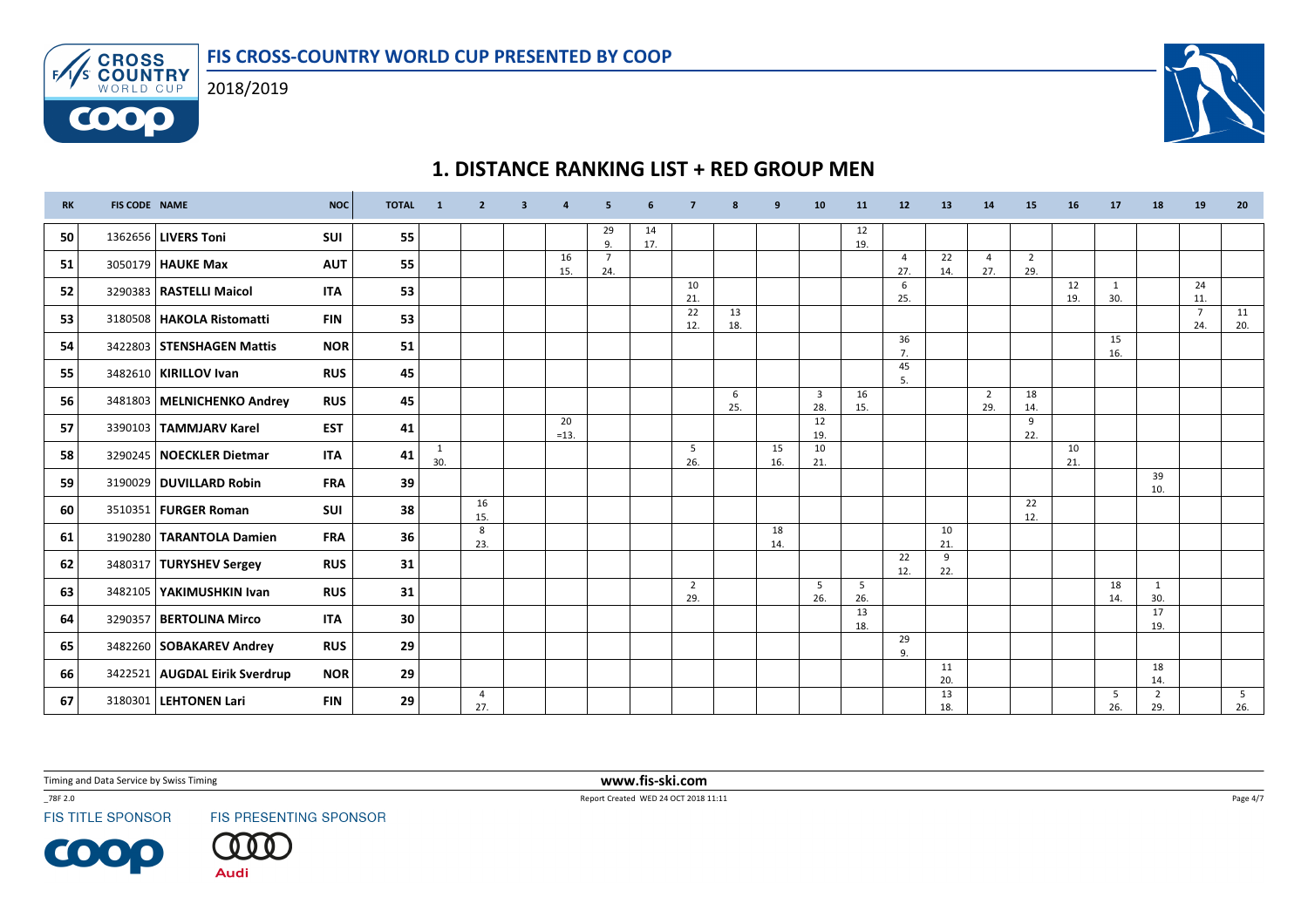



# 1. DISTANCE RANKING LIST + RED GROUP MEN

| <b>RK</b> | FIS CODE NAME |                                  | <b>NOC</b> | <b>TOTAL</b> | $\blacksquare$ | $\overline{2}$ | 3                     |           | -5 | -6                    |          | 8 | 9         | 10 | 11                    | 12        | 13                    | 14                    | <b>15</b> | 16        | 17        | 18        | 19 | 20 |
|-----------|---------------|----------------------------------|------------|--------------|----------------|----------------|-----------------------|-----------|----|-----------------------|----------|---|-----------|----|-----------------------|-----------|-----------------------|-----------------------|-----------|-----------|-----------|-----------|----|----|
| 68        |               | 3190398   LAPIERRE Jules         | <b>FRA</b> | 28           |                |                | 6<br>25.              |           |    |                       |          |   |           |    |                       |           |                       | 16<br>15.             |           |           |           | 6<br>48.  |    |    |
| 69        |               | 3510361   PRALONG Candide        | <b>SUI</b> | 28           |                |                |                       | 13<br>18. |    |                       |          |   | 12<br>19. |    | $\overline{3}$<br>28. |           |                       |                       |           |           |           |           |    |    |
| 70        |               | 3200331 WICK Thomas              | <b>GER</b> | 28           |                |                |                       |           |    |                       | 6<br>25. |   |           |    |                       | 13<br>18. |                       |                       |           |           | 9<br>22.  |           |    |    |
| 71        |               | 3501346   THORN Viktor           | <b>SWE</b> | 26           |                |                |                       |           |    |                       |          |   |           |    |                       | 14<br>17. |                       |                       |           |           | 12<br>19. |           |    |    |
| 72        |               | 3420672 SVEEN Simen Andreas      | <b>NOR</b> | 26           |                |                | 8<br>23.              |           |    |                       |          |   |           |    |                       |           |                       |                       |           |           |           | 18<br>17. |    |    |
| 73        |               | 3200210   EISENLAUER Sebastian   | <b>GER</b> | 25           |                |                |                       |           |    |                       |          |   |           |    |                       | 9<br>22.  |                       |                       |           |           | 16<br>15. |           |    |    |
| 74        |               | 3420909 GOLBERG Paal             | <b>NOR</b> | 24           | 24<br>11.      |                |                       |           |    |                       |          |   |           |    |                       |           |                       |                       |           |           |           |           |    |    |
| 75        |               | 3530120   HAMILTON Simeon        | <b>USA</b> | 22           |                |                |                       |           |    |                       |          |   |           |    |                       |           | 22<br>12.             |                       |           |           |           |           |    |    |
| 76        |               | 3530629   CALDWELL Patrick       | <b>USA</b> | 21           |                | 12<br>19.      |                       |           |    |                       |          |   |           |    | 9<br>22.              |           |                       |                       |           |           |           |           |    |    |
| 77        |               | 3422029 HOEL Johan               | <b>NOR</b> | 20           |                |                |                       |           |    |                       |          |   |           |    |                       | 20<br>13. |                       |                       |           |           |           |           |    |    |
| 78        |               | 3460018   PEPENE Paul Constantin | <b>ROU</b> | 18           |                |                | $\overline{4}$<br>27. |           |    |                       |          |   |           |    |                       |           | $\overline{7}$<br>24. | $\overline{7}$<br>24. |           |           |           |           |    |    |
| 79        |               | 3180250 PENTSINEN Anssi          | <b>FIN</b> | 16           |                |                |                       |           |    | $\overline{2}$<br>29. |          |   |           |    |                       |           |                       |                       |           |           | 14<br>17. |           |    |    |
| 80        |               | 3200219   MAETTIG Valentin       | <b>GER</b> | 16           |                |                |                       |           |    |                       |          |   | 10<br>21. |    | 6<br>25.              |           |                       |                       |           |           |           |           |    |    |
| 81        |               | 3510366   SCHNIDER Ueli          | SUI        | 15           |                |                |                       |           |    |                       |          |   |           |    |                       | 15<br>16. |                       |                       |           |           |           |           |    |    |
| 82        |               | 3180557   HYVARINEN Perttu       | <b>FIN</b> | 15           |                |                |                       |           |    |                       |          |   |           |    |                       | 5<br>26.  |                       |                       |           | 2<br>29.  | 8<br>23.  |           |    |    |
| 83        |               | 3390034   KARP Algo              | <b>EST</b> | 14           |                |                |                       |           |    |                       |          |   |           |    |                       |           |                       |                       |           | 14<br>17. |           |           |    |    |
| 84        |               | 3421269 STOCK Daniel             | <b>NOR</b> | 13           |                |                |                       |           |    |                       |          |   |           |    |                       |           |                       |                       |           |           |           | 13<br>18. |    |    |
| 85        |               | 3670022 VELICHKO Yevgeniy        | KAZ        | 12           |                |                |                       | 12<br>19. |    |                       |          |   |           |    |                       |           |                       |                       |           |           |           |           |    |    |

Timing and Data Service by Swiss Timing

\_78F 2.0

**FIS TITLE SPONSOR** 

**COOP** 

FIS PRESENTING SPONSOR

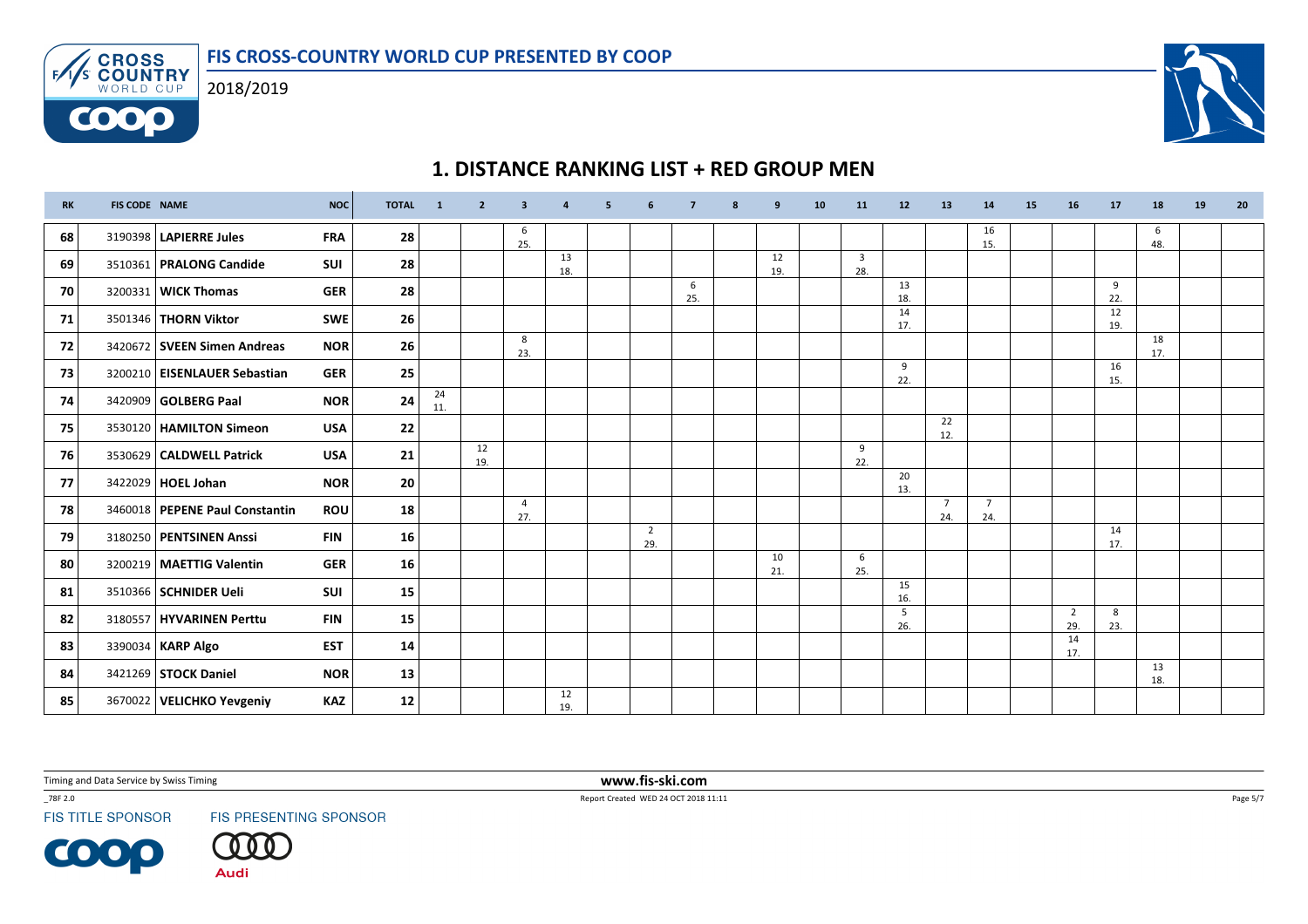



# 1. DISTANCE RANKING LIST + RED GROUP MEN

| <b>RK</b> | <b>FIS CODE NAME</b> |                                   | <b>NOC</b> | <b>TOTAL</b>            | $\mathbf{1}$ | $\overline{2}$ | $\overline{\mathbf{3}}$        | $\overline{a}$        | 5 | 6 | $\overline{7}$ | 8 | q        | 10                    | 11                    | 12                             | 13 | 14 | 15                    | 16                    | 17                    | 18                    | 19 | 20 |
|-----------|----------------------|-----------------------------------|------------|-------------------------|--------------|----------------|--------------------------------|-----------------------|---|---|----------------|---|----------|-----------------------|-----------------------|--------------------------------|----|----|-----------------------|-----------------------|-----------------------|-----------------------|----|----|
| 86        |                      | 3250038   EINARSSON Snorri Eythor | <b>ISL</b> | 11                      | 9<br>22.     |                |                                | $\overline{2}$<br>29. |   |   |                |   |          |                       |                       |                                |    |    |                       |                       |                       |                       |    |    |
| 87        |                      | 3180766   OJANSIVU Antti          | <b>FIN</b> | 8                       |              |                |                                |                       |   |   |                |   |          |                       | 8<br>23.              |                                |    |    |                       |                       |                       |                       |    |    |
| 88        |                      | 3200676   BRUGGER Janosch         | <b>GER</b> | 8                       |              |                |                                |                       |   |   |                |   | 8<br>23. |                       |                       |                                |    |    |                       |                       |                       |                       |    |    |
| 89        |                      | 3501167   ENGDAHL Petter          | <b>SWE</b> | 8                       |              |                |                                |                       |   |   |                |   |          |                       |                       |                                |    |    |                       |                       |                       | 8<br>23.              |    |    |
| 90        |                      | 3150509   KNOP Petr               | <b>CZE</b> | 8                       |              |                |                                |                       |   |   |                |   |          | 1<br>30.              |                       |                                |    |    | $\overline{7}$<br>24. |                       |                       |                       |    |    |
| 91        |                      | 1344808   KITTILAE Kusti          | <b>FIN</b> | $\overline{ }$          |              |                |                                |                       |   |   |                |   |          |                       | $\overline{7}$<br>24. |                                |    |    |                       |                       |                       |                       |    |    |
| 92        |                      | 3500762   LINDBLAD Anton          | <b>SWE</b> | 7                       |              |                |                                |                       |   |   |                |   |          |                       |                       |                                |    |    |                       |                       | $\overline{7}$<br>24. |                       |    |    |
| 93        |                      | 3050159   TRITSCHER Bernhard      | <b>AUT</b> | $\overline{\mathbf{z}}$ |              |                |                                | $\overline{7}$<br>24. |   |   |                |   |          |                       |                       |                                |    |    |                       |                       |                       |                       |    |    |
| 94        |                      | 1362947   PERL Curdin             | SUI        | 6                       |              |                |                                | 6<br>25.              |   |   |                |   |          |                       |                       |                                |    |    |                       |                       |                       |                       |    |    |
| 95        |                      | 3050180   BALDAUF Dominik         | <b>AUT</b> | 5                       |              |                |                                | 5<br>26.              |   |   |                |   |          |                       |                       |                                |    |    |                       |                       |                       |                       |    |    |
| 96        |                      | 3501297 SANDSTROEM Bjoern         | <b>SWE</b> | 5                       |              |                |                                |                       |   |   |                |   |          |                       |                       |                                |    |    |                       |                       |                       | 5<br>26.              |    |    |
| 97        |                      | 3100175   KILLICK Graeme          | <b>CAN</b> | 4                       |              |                |                                |                       |   |   |                |   |          |                       |                       |                                |    |    |                       | $\overline{4}$<br>27. |                       |                       |    |    |
| 98        |                      | 3020003 ESTEVE ALTIMIRAS Irineu   | <b>AND</b> | 4                       |              |                |                                |                       |   |   |                |   |          |                       |                       |                                |    |    | $\overline{4}$<br>27. |                       |                       |                       |    |    |
| 99        |                      | 3420614   NYGAARD Per Kristian    | <b>NOR</b> | 4                       |              |                |                                |                       |   |   |                |   |          |                       |                       |                                |    |    |                       |                       |                       | $\overline{4}$<br>27. |    |    |
| 100       |                      | 3190229 JEANNEROD Alexis          | <b>FRA</b> | 3                       |              |                |                                |                       |   |   |                |   |          |                       |                       | $\overline{\mathbf{3}}$<br>28. |    |    |                       |                       |                       |                       |    |    |
| 101       |                      | 3530489   HOFFMAN Noah            | <b>USA</b> | 3                       |              |                | $\overline{\mathbf{3}}$<br>28. |                       |   |   |                |   |          |                       |                       |                                |    |    |                       |                       |                       |                       |    |    |
| 102       |                      | 3500879   ERIKSSON Gustav         | <b>SWE</b> | $\overline{\mathbf{2}}$ |              |                | $\overline{2}$<br>29.          |                       |   |   |                |   |          |                       |                       |                                |    |    |                       |                       |                       |                       |    |    |
| 103       |                      | 3481163   RETIVYKH Gleb           | <b>RUS</b> | $\overline{\mathbf{2}}$ |              |                |                                |                       |   |   |                |   |          | $\overline{2}$<br>29. |                       |                                |    |    |                       |                       |                       |                       |    |    |

Timing and Data Service by Swiss Timing

\_78F 2.0

**FIS TITLE SPONSOR** 

**COOP** 

FIS PRESENTING SPONSOR